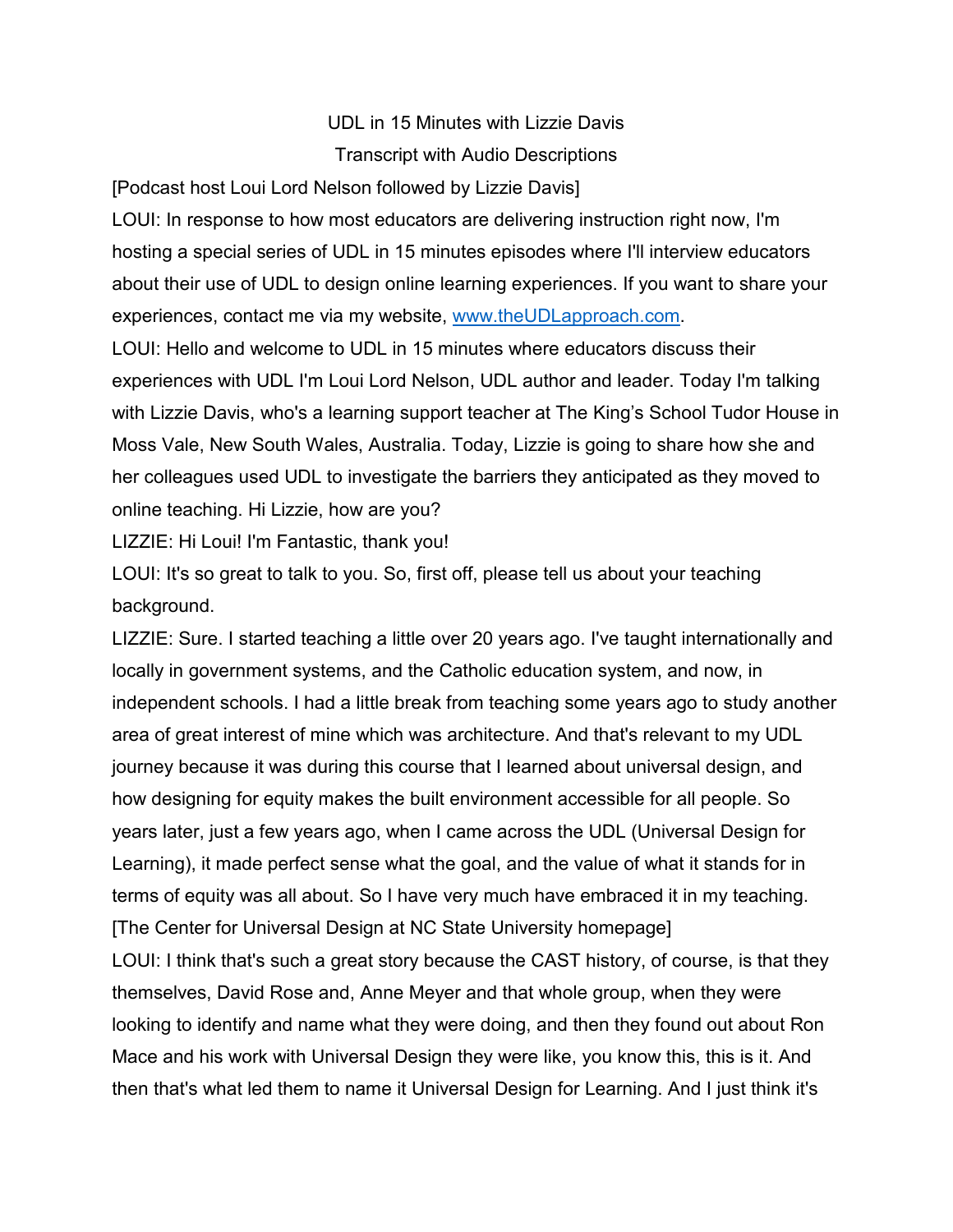so cool that that was your experience out in the field!

LIZZIE: Yes, yes. Very much so! A strong synchronicity there! [An aerial view of The King's School at Tudor House campus]

LOUI: Absolutely! So, can you share some information about The King's School, Tudor House in Moss Vale?

LIZZIE: Sure. It's a really beautiful school. Small in terms of student population, but huge in terms of our beautiful setting. [A map showing where Moss Vale is in relation to Sydney] It's on 165 acres on the outskirts of our little town which is about an hour and a half south of Sydney. We're a pre-kindergarten to year six school, and quite unique because we're one of only a small number of primary, which would be your elementary, boarding schools in Australia. [The King's School at Tudor House homepage] So, that school has a really strong focus on a well-rounded education. So, in addition to the academic pursuits we've got lots of specialist lessons like woodwork, outdoor education, art, music, competitive bike program, STEAM programs, etc. And we're an International Baccalaureate Candidate School for the primary years program as well.

LOUI: Wonderful. So, about how many students are there?

LIZZIE: Around 160 at our campus. Our school is part of The King's School, which has two campuses in Sydney, a senior school and Preparatory School in Parramatta, Sydney as well. And that's about all I think probably close to 2000 students across the whole entire school. [Children sitting on logs around a campfire]

LOUI: And then, at your school you're the Learning Support teacher. Are you the one Learning Support teacher and then you work with all the students with disabilities across the 160?

LIZZIE: That's right, yes exactly. And a small team of teachers' aides to support our learning support team as well.

LOUI: Okay, and so then do you meet with all of the general ed teachers? Do you do any kind of co-teaching, or is it more of support and then students come to you? LIZZIE: This a real combination, Loui, using a three-tier intervention system. So we try to get lots happening at the broad level which is where our focus on UDL came in. And so, working with class teachers at that level, and also we collaborate together for what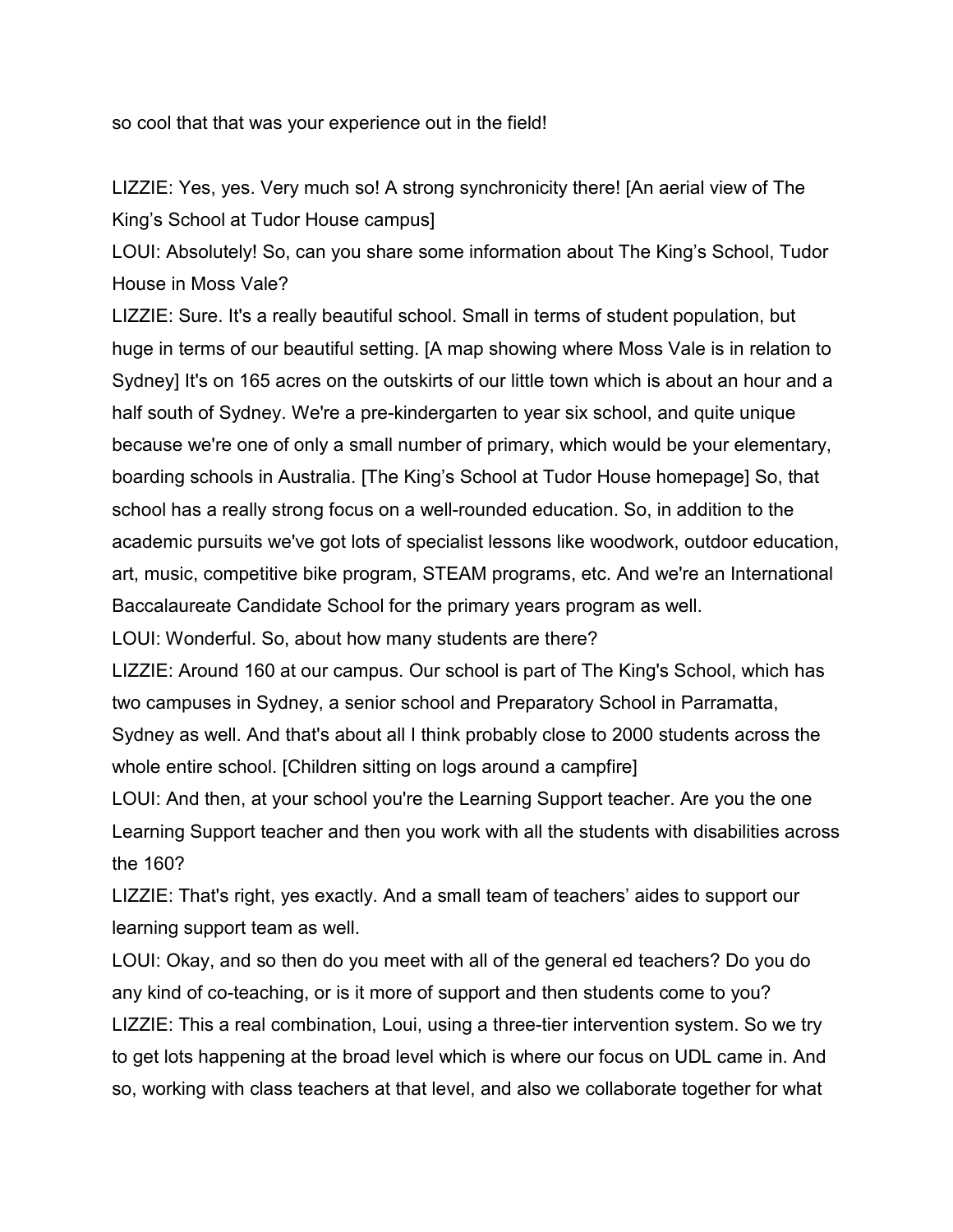we call our individual plans. And then I also run some small groups, and we do do some one to one support work as well.

LOUI: All right. Perfect, thank you for giving us all that context, that's great! So, I've got a big question to kick this off. So, your enthusiasm for UDL is, it's really clear, but you also share that the staff of The King's School Tudor House, they've also embraced UDL. And what do you think smoothed the way for that acceptance and the appreciation for the framework? [The Kings School Tudor House website page for prospectus requests] LIZZIE: That's a great question because I think whenever something big gets introduced into a school, there can be a lot of resistance from people who think, "Oh, he comes another layer of work and we're already working, working very, very hard!" So, I think part of it is that our staff have an openness to learning - very much committed to continuous improvement. I also think that because we're an International Baccalaureate Candidate School, we already had a culture of professional learning to support us to move towards our authorization for the PYP. And it was actually at a PYP course on inclusion, that I attended that I came across UDL. Because unlike where you live, in Australia UDL doesn't enjoy the widespread implementation in schools. It's a bit different in universities, but in schools that it does elsewhere. [CAST's research paper, "UDL and Inclusive Practices in IB Schools Worldwide"]

LOUI: Yeah, International Baccalaureate, I don't know that a lot of people realize, but they want people to implement UDL. They want that combination to occur. And so they have that within their materials…

LIZZIE: Yeah…

LOUI:…and it's, it's, yeah it's a lovely marriage!

LIZZIE: Yes…

LOUI:… it really is and it helps to emphasize to people that this quality, rigorous education is bolstered and supported and is intertwined with Universal Design for Learning.

LIZZIE: Yes, it does. And so, I think, because the staff are so open to our professional learning in that area that a lot just became a part of this bigger picture that we had. [The King's School Tudor House homepage followed by the UDL Guidelines graphic organizer].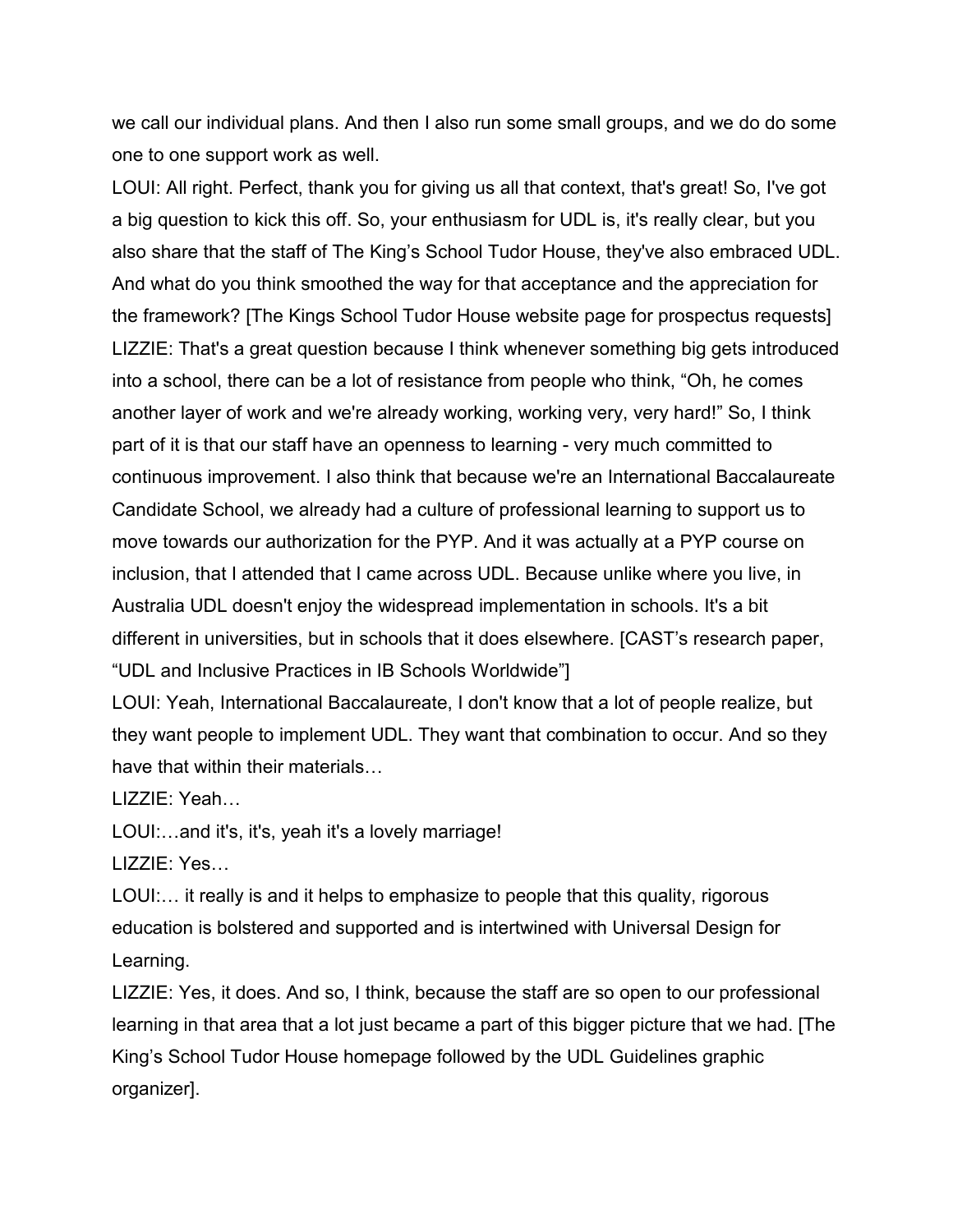LOUI: That's lovely. That really is. So, when you knew as a school that you were going to move into an online environment and that you needed to think about those barriers that your learners would face what were some of the barriers that you all talked about and how did you communicate those to one another in a way that impacted your planning? Meaning, was it just in face to face meetings? Did you have time to prepare for that, or did you just kind of have to do things on the fly?

LIZZIE: Yeah, great question. We did move very, very quickly. We had one day, where we could foresee what may happen. So, we had one designated day where we were told, okay, no face to face teaching in the way that we normally would. You'll be with your passes, but it's to practice online learning. And really it was a day about sorting out login issues and very, very basic things. There was no great actual learning that day in terms of our knowledge and skills, but a huge learning curve in terms of getting ourselves ready for online learning. So that's how quickly it was implemented. And in terms of the question when you asked about thinking about the barriers to learning that our students would face, I think when we're in the school environment in the classroom, although the students bring so much variability in their learning, they're also by being in the classroom, I think it cuts out a lot of other variability that could occur. For example, all the students have the same access to devices to concrete materials to all the learning options that are available. Whereas, as soon as we realized that we were moving to online learning, there are a whole lot of barriers that being out of the school grounds raised, especially when considering that in the boarding school we have students who live rurally, so reliable internet is a factor. We have students who come from international backgrounds and so either they were heading home to be back in their home country or are staying with guardians locally. And so that kind of raised concerns about, you know, those areas of engagement in the UDL framework. How do we optimize relevance and authenticity for them? How do we maintain a sense of collaboration and community? And also, how do we just get people to access their devices when you know some families have four or five children who would all need them? So that was the sort of barrier that we were facing. And I think by having a UDL mindset, we were able to think, "Okay, what are some of these barriers and how can we prepare and plan for those?"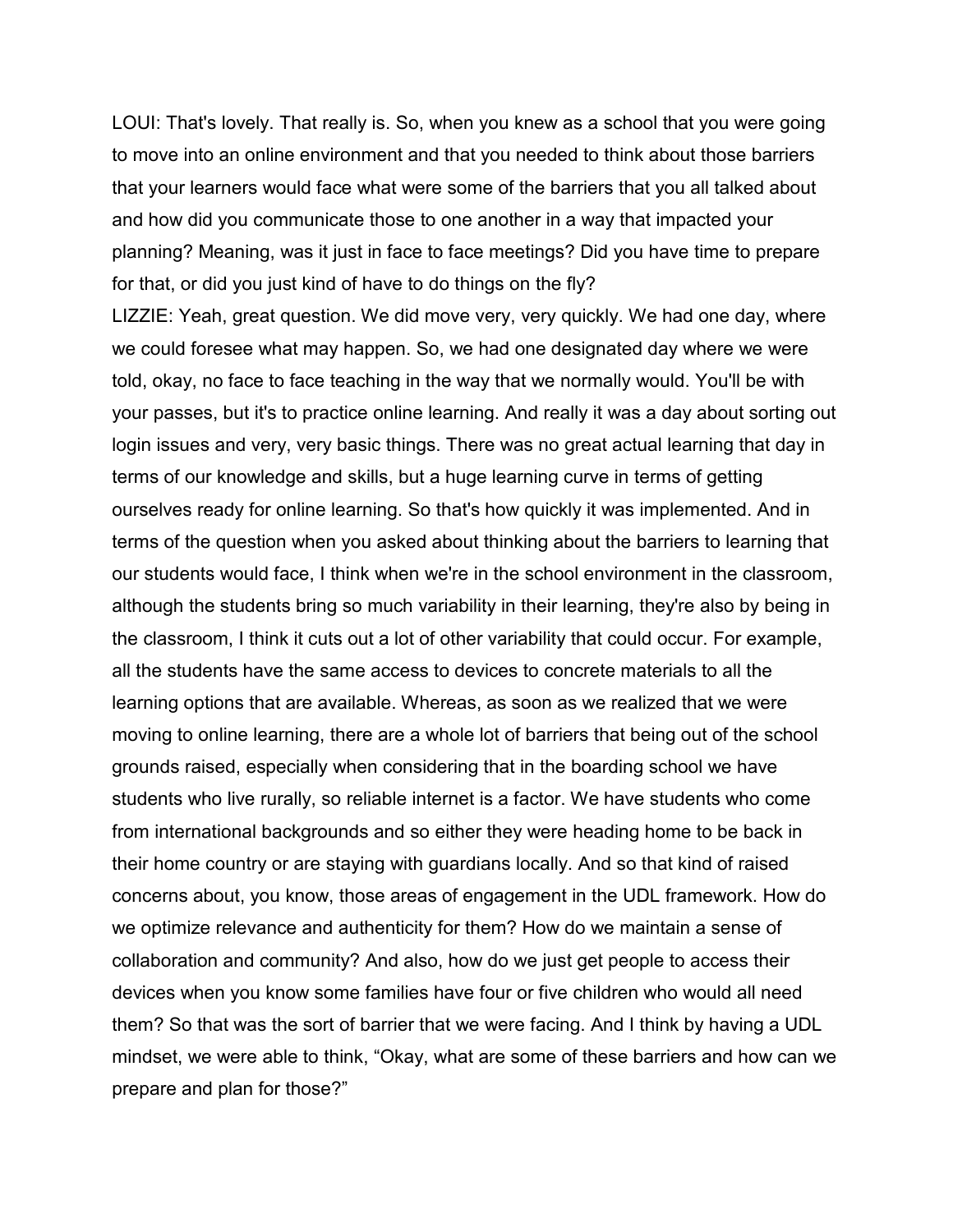LOUI: Nice. Can you give us some examples of how you did prepare, plan for, and then, now that you're into it, how are you supporting those learners in that way? LIZZIE: Hmm. Definitely considering the engagement part, it's been a really strong focus on communication and that sense of community. So we've found a balance or are still working on getting that balance between having people having to log in at a certain time which might, you know be affected by time zones or by internet access, but where people can see each other face to face, you know via Zoom or Google Hangouts and things like that, so they can see their teachers and see that that smile and see their passion and interest for the students that the teachers have and so the students can see each other and have some time for that socialization as well. [Students programming using tablets to move robotic balls on a surface] So that is one way. In terms of accessibility to devices, we took an inventory of people. People were able to put in requests to access certain devices if they didn't have enough at home. So that was one way we managed that. We have had to adjust some of our learning, I think, at the start we felt that we could replicate a school day at home, and of course it's so much of a different situation online. And so we learned very quickly that greater flexibility is required in terms of the rate of timing and speed of doing activities, and we had to adjust, I guess, in terms of how the students for their action and expression, how they could make it authentic for their environment. So I guess we've morphed a little into more open ended activities that can be achieved in any of the students' environments where they are. [A screen shot of a learning management page for Kindergarten followed by a map of Australia pointing out where Moss Vale is] LOUI: Nice. I love the conversation about the authenticity and helping the students find that in the environment where they are.

LIZZIE: One of our children is in Hong Kong in a high-rise apartment. Others are out in, you know, outback Australia on, on vast expanses of land, so for them to be able to share, you know their experiences of this time as well, I think it's been really important for all aspects, you know, in terms of the UDL framework and thinking how we can engage those students, and how they can act and express their learning. LOUI: Yeah. So right here at the end, could you talk about how UDL is influencing the steps that your staff are taking to move back into the face to face environment because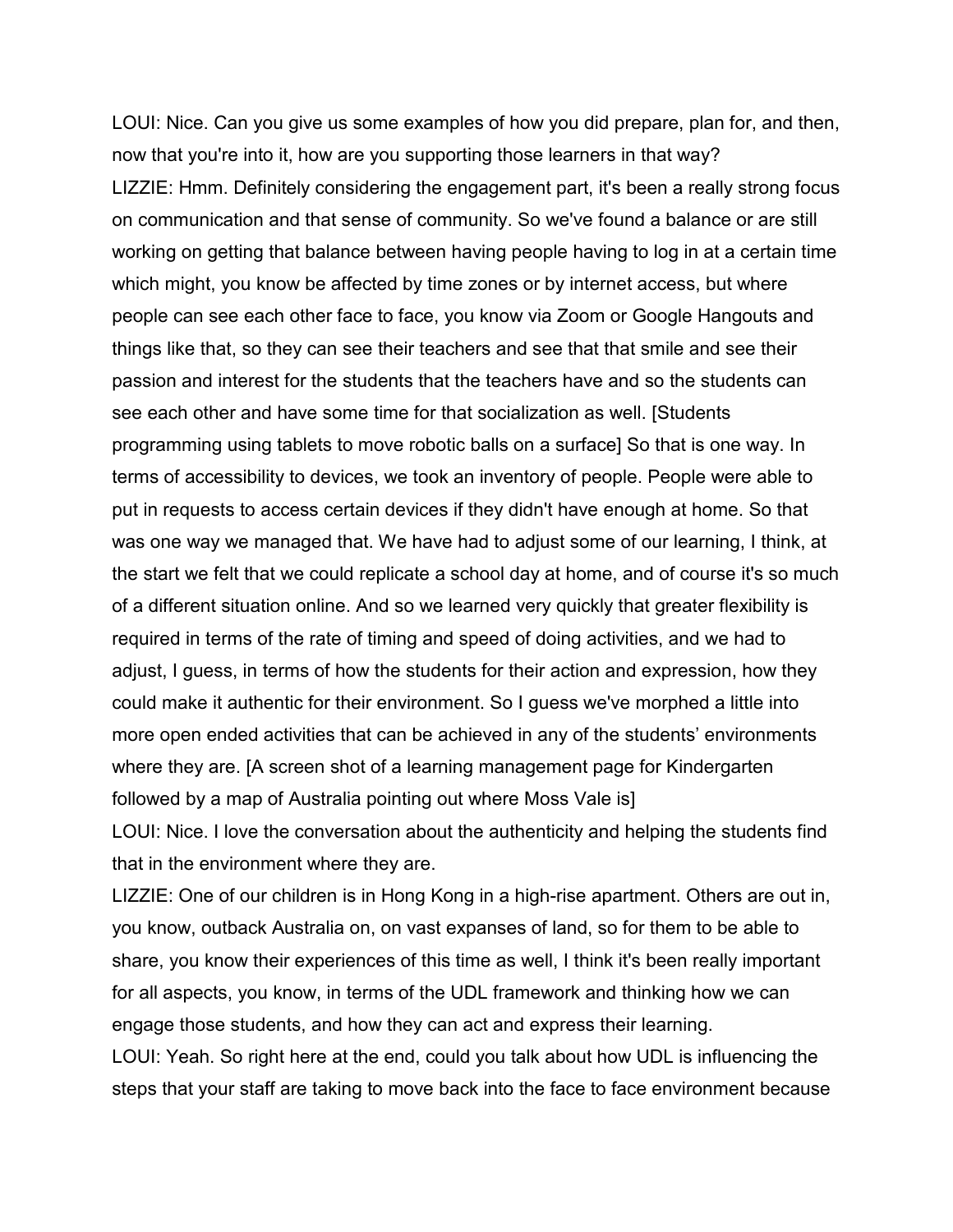it sounds like you all are going to move there a little earlier in the calendar than we are here in at least where I am in the US. [A student jumping a bicycle over a hill with other students standing behind]

LIZZIE: Yes, I definitely think so. Our government is keen for schools to be open and functioning very quickly. So, we're in the planning stages of implementing that incrementally over the next few weeks. So, it's actually the start of that term right now. So, we had professional learning meetings today to kick off the term and the conversation was very much around understanding that these students have had very diverse experiences, and it's been a very challenging time, as it has for students, everywhere. And so very much the focus for our initial first half of the term really is looking at that engagement aspect, and really, really focusing in on reestablishing ourselves as a community, welcoming students back. In the framework, looking at sustaining effort and persistence so really looking at that collaboration and community aspects before we move on to any major learning. We're also recognizing that it's going to be a really mixed bag. There'll be some parents who choose to keep their students at home, which of course we support as well, as well as having students who need to come back to school, so very much planning for multiple modes of teaching for the first half of the term, some online work with certain staff, and then maintaining some face to face, teaching as well.

LOUI: Wonderful. Yeah, to be in the boarding school setting and like you said some students coming back some students not, and depending on parent desire and their, their home schedules, Yeah, yeah, yeah, yeah.

LIZZIE: Yes, definitely.

LOUI: Well, I really appreciate this. Thank you so much, Lizzie. You've given us a great story of how you all are using UDL and thinking about the design of the education through UDL and then love those stories that you shared about how you came into Universal Design for Learning. I really appreciate it. Thank you so much. LIZZIE: It's a pleasure. Thank you, Loui.[A black and white photo of Lizzie Davis followed by screen captures of theudlapproach.com, followed by podcast host Loui Lord Nelson]